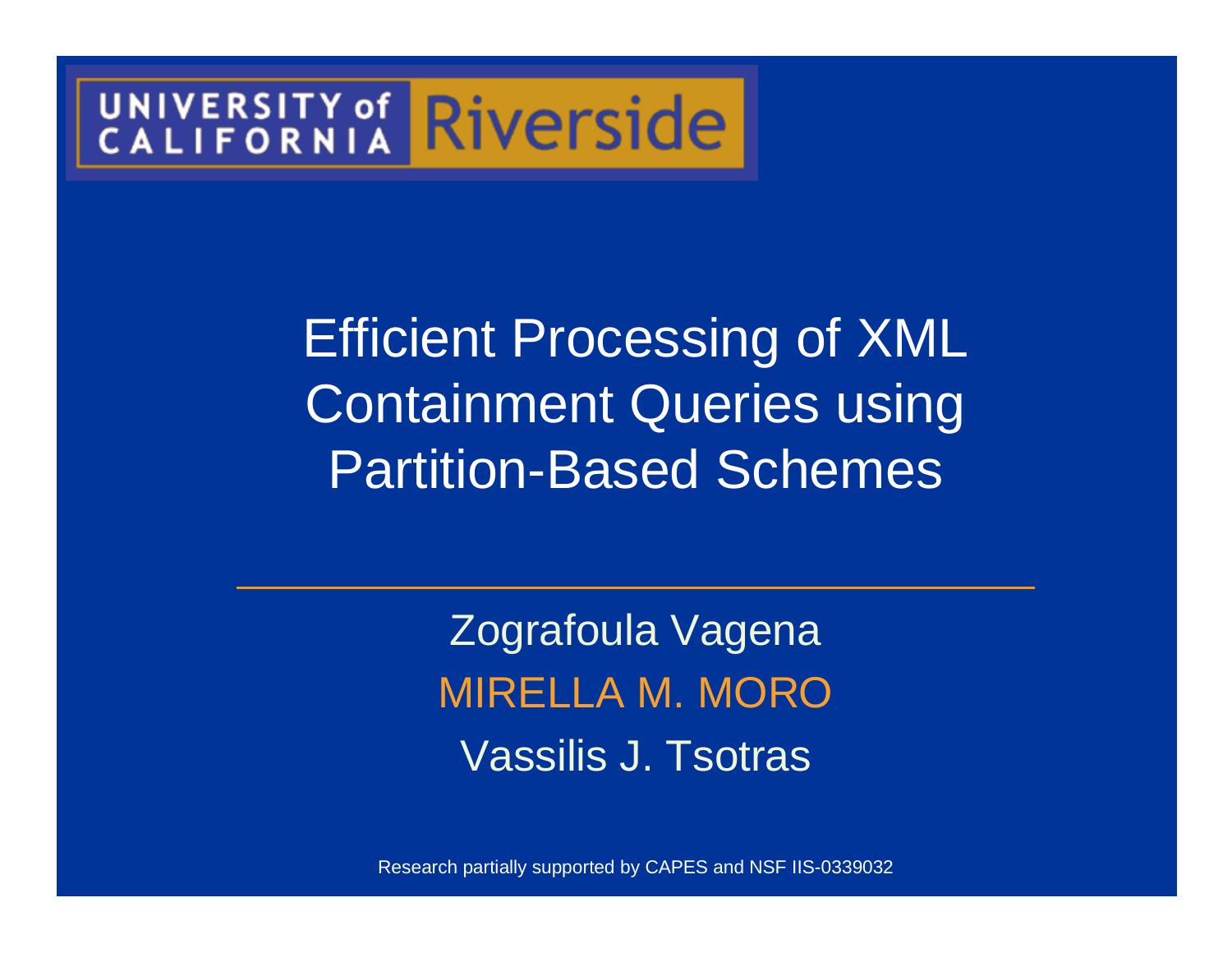## **Outline**

- ■ Motivation
- ■ Contributions
- ■ PBiTree
- ■ Our proposal
- $\blacksquare$ Experimental evaluation
- ■ Conclusions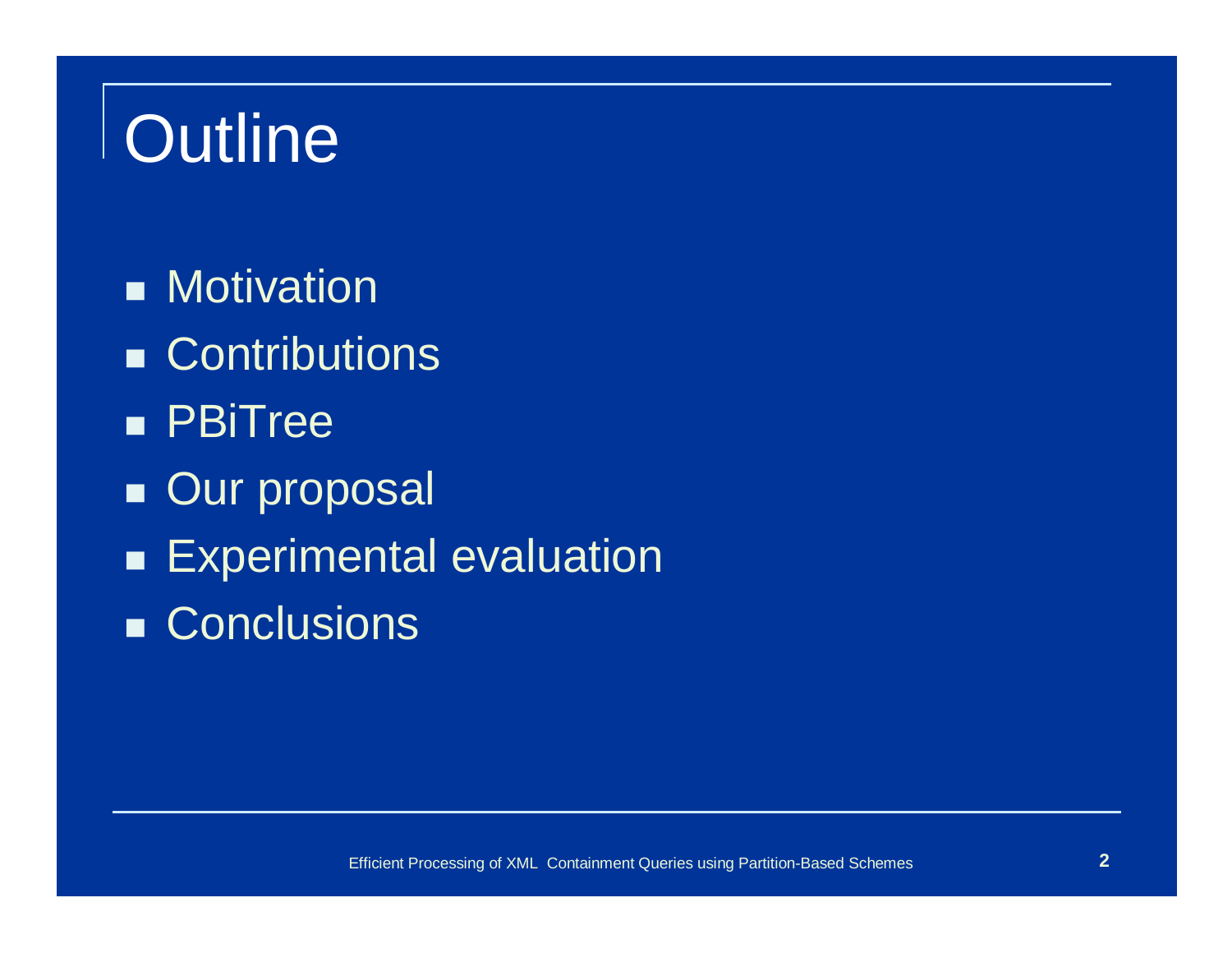#### **Motivation**

#### ■ XML as standard for e-commerce applications

-Efficient storage, management, and retrieval

#### ■ Containment join

 Given two sets of elements, return pairs of ancestor-descendant elements

#### ■ XML database

- **Forest of unranked, ordered, node-labeled trees**  $\blacksquare$
- $\Box$ One tree = one document
- $\Box$ Each node = element, attribute or value
- - Edges = immediate element-subelement or element-valuerelationships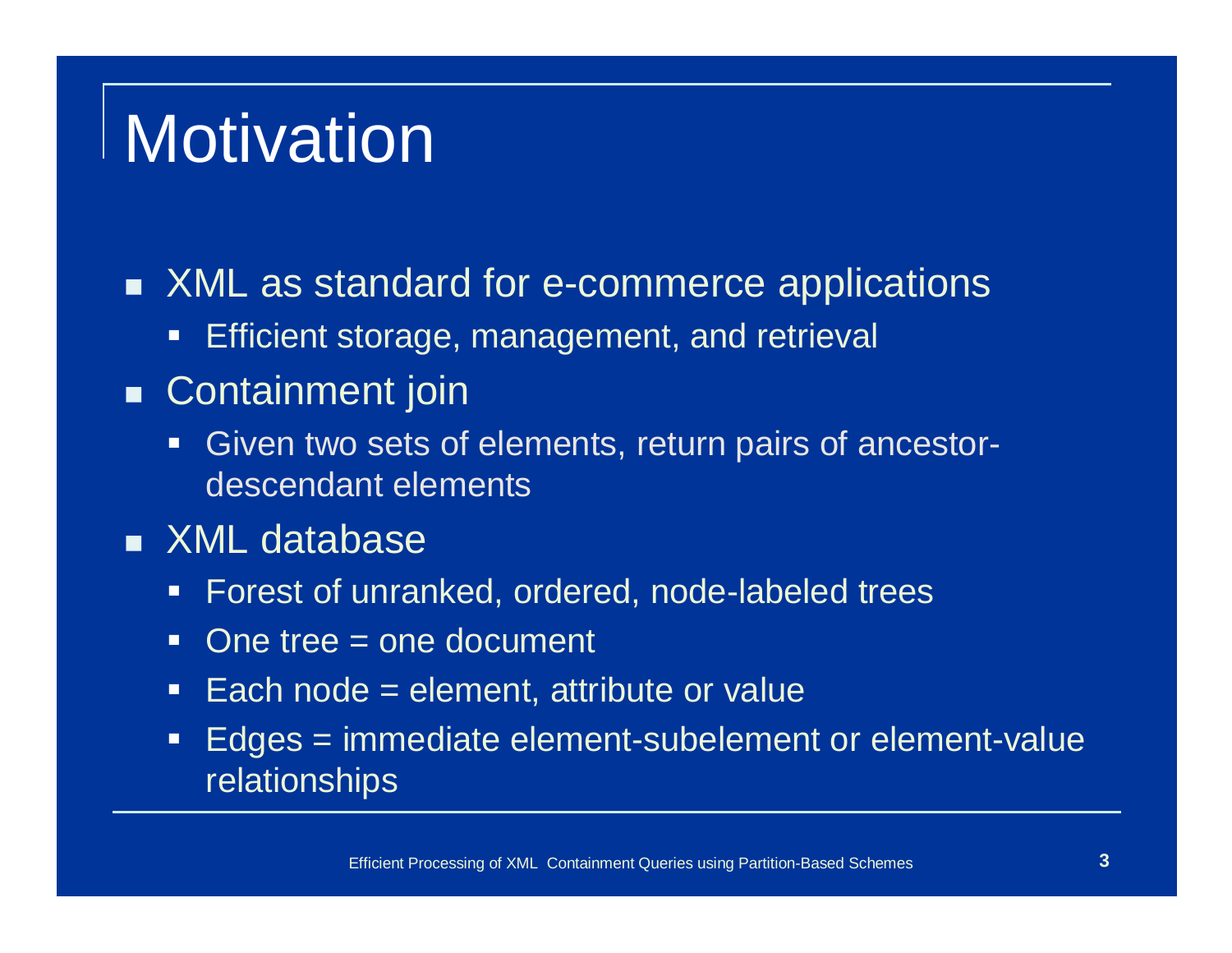

//article [.author [@last="DeWitt" and @first = "David J" ]] //proceedings[./IDEAS]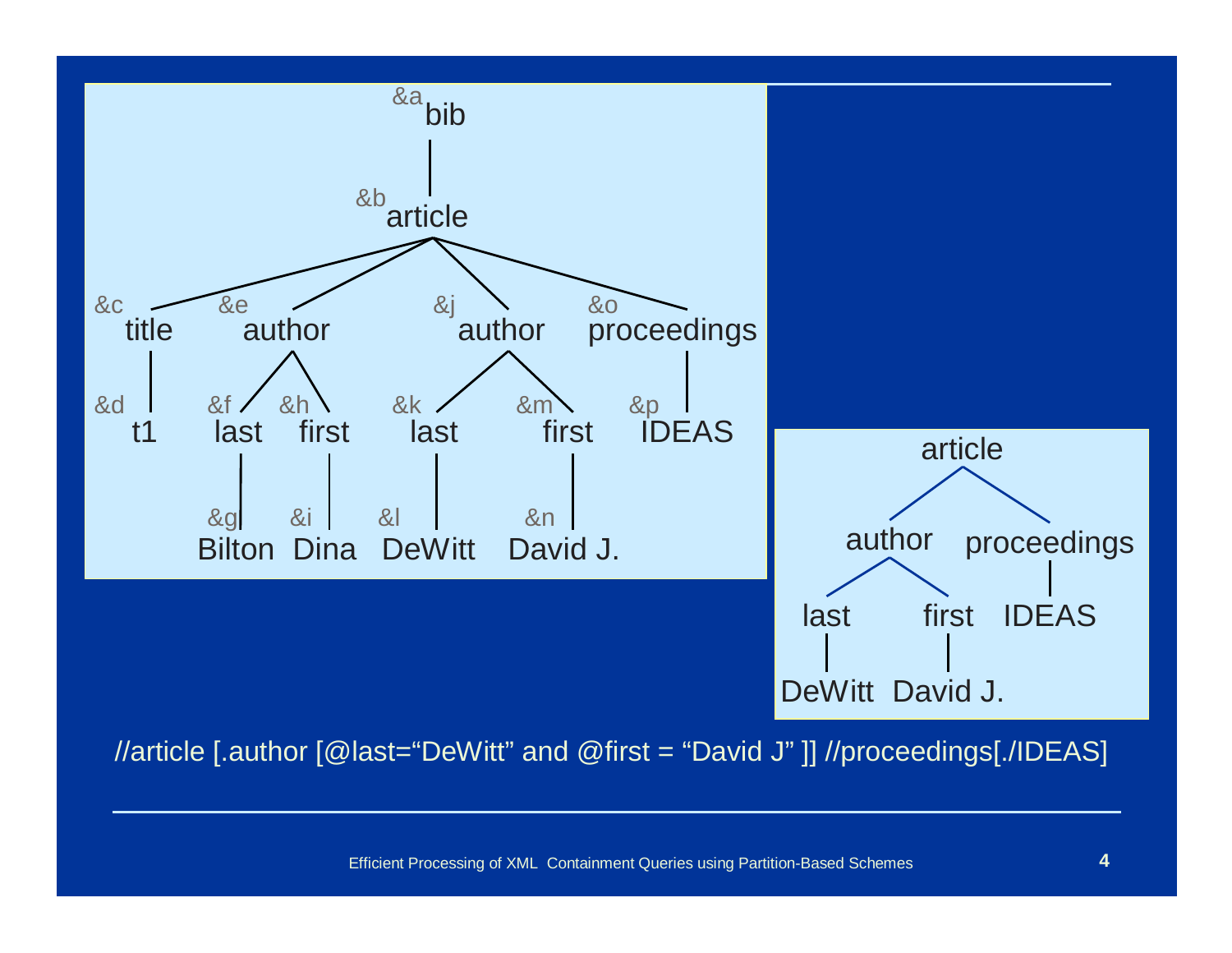### **Motivation**

#### 1.Navigation-based algorithms

- $\Box$ One node at a time (Yfilter, ViST, …)
- 2.Set-based techniques
	- $\Box$  Range-based numbering scheme to identify relationships on input element sets (structural join, holistic twig joins, XR-tree…)
- П Input accessed in particular order
	- $\Box$ Input is sorted or indexed
- П Not necessarily available (e.g. intermediate)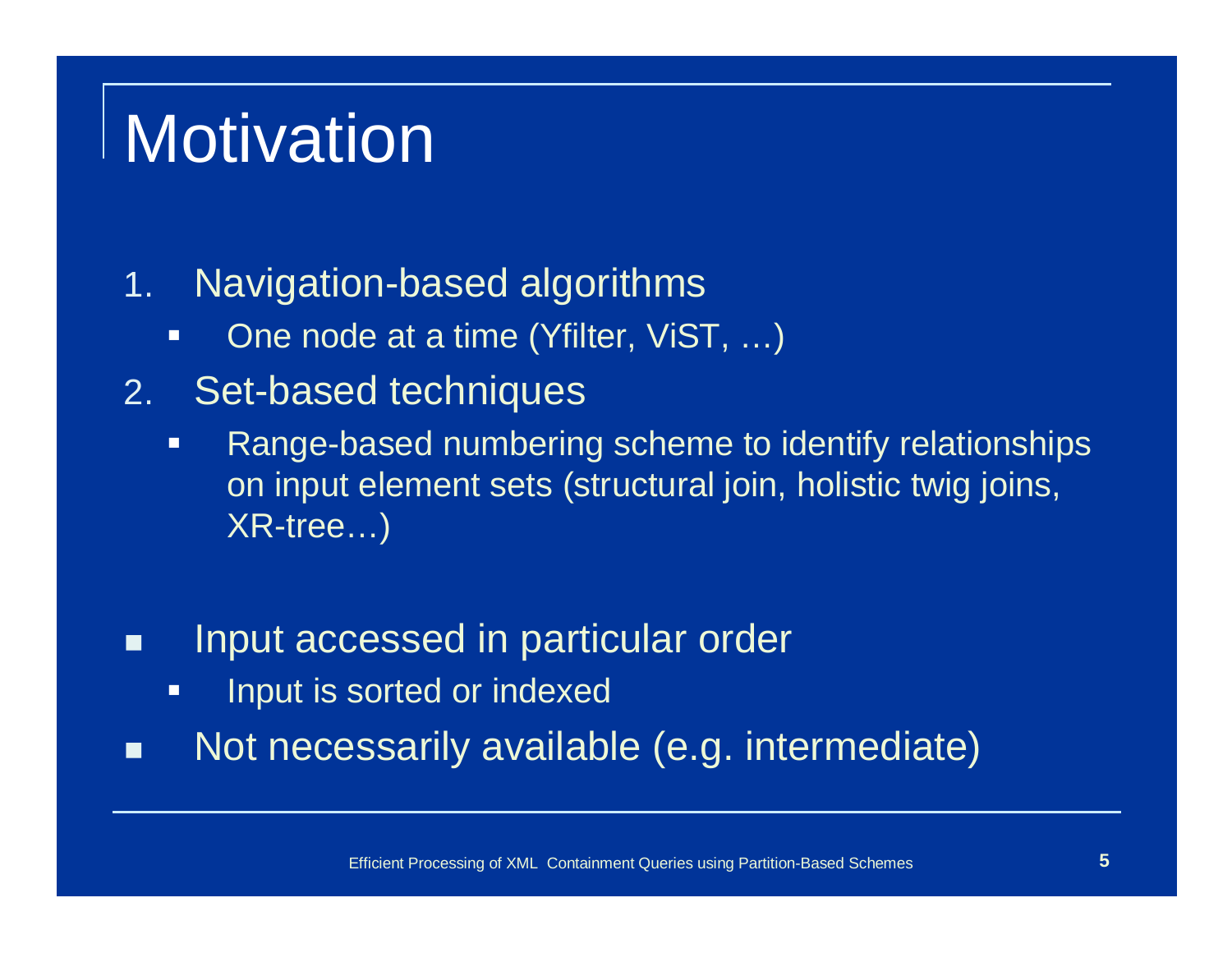#### **Motivation**

■ No predefined access order

- ■ Partition-based algorithms for processing containment join
- ■ PBiTree encoding
	- No full use of the structural features
	- False positives (overhead)
	- Not scalable join algorithm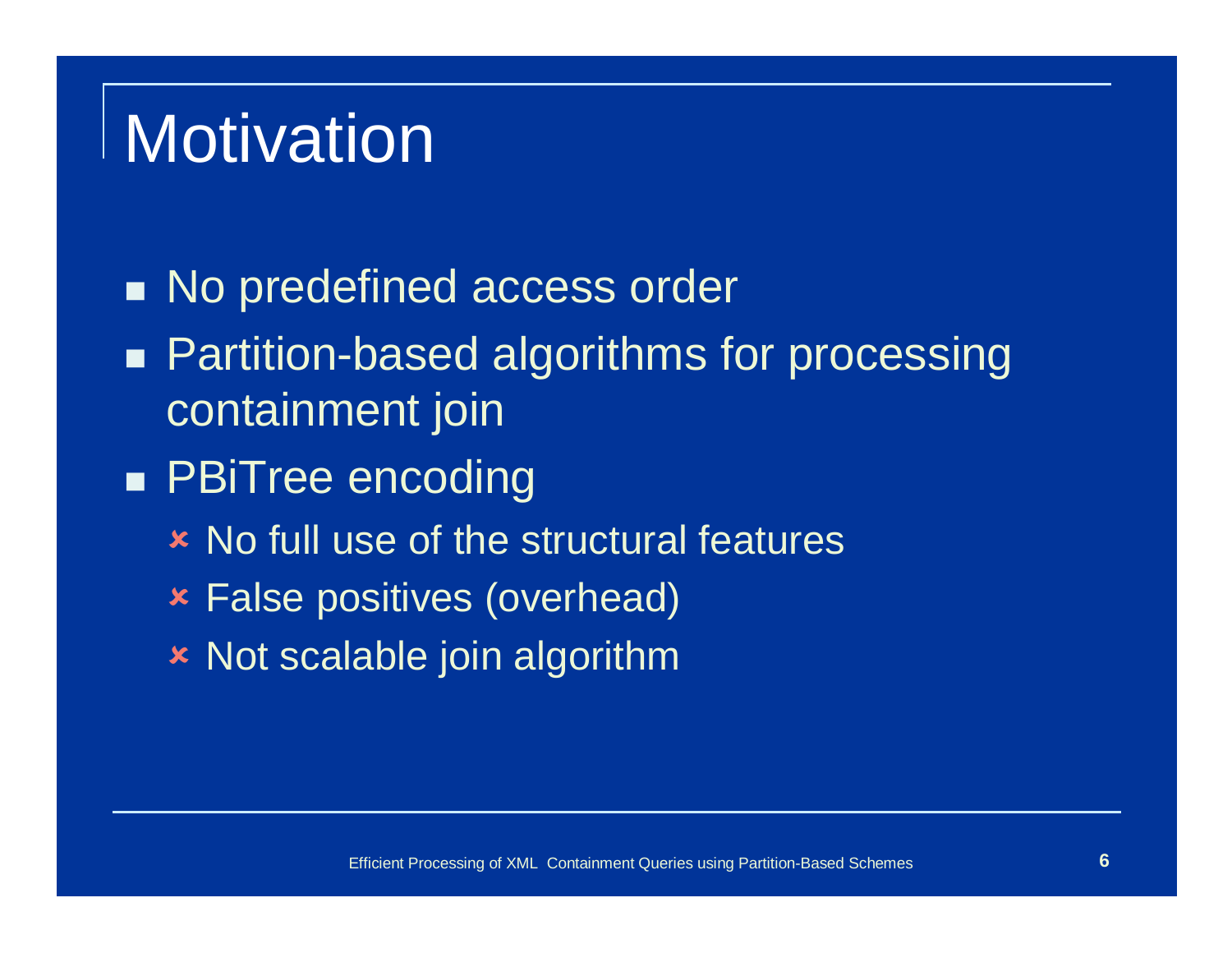#### **Contributions**

- 1. New scalable SAX-based mapping algorithm
- 2. Improved partition-based algorithm
	- **•** Gracefully adaptable to large documents  $\Box$
	- -Effects of partition overlaps relieved
- 3.More appropriate numbering scheme
- 4.Extensive experimental section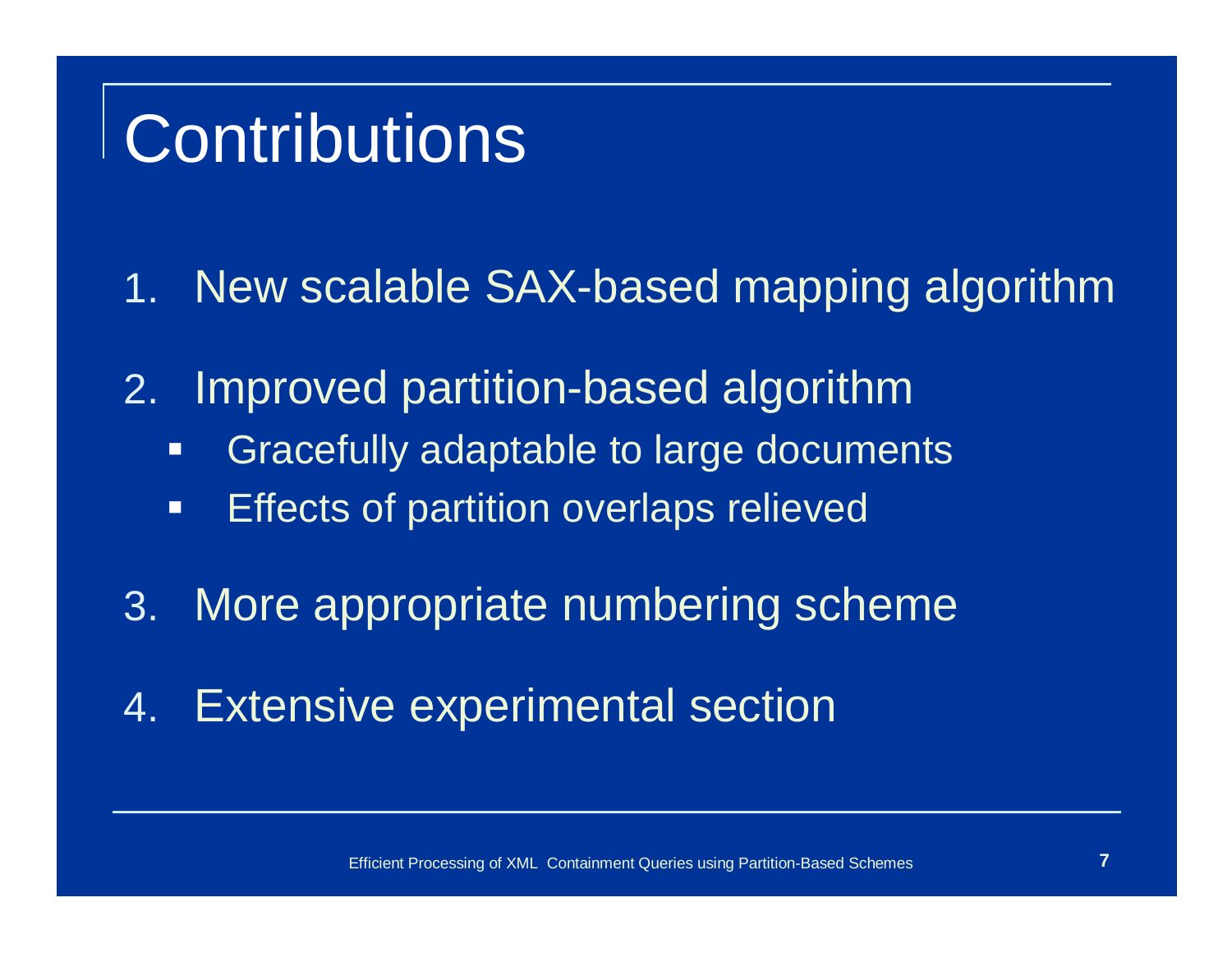#### PBiTree

■ Perfect binary tree, nodes with 2 numbers

- **-** Level within the tree
- In-order traversal tag
- $\blacksquare$  Tree binarization
	- Root, subtree s.t. children fit same level
- ■ PBiTree not materialized, just numbers

■ Checking ancestor-descendant: shifting and integer operators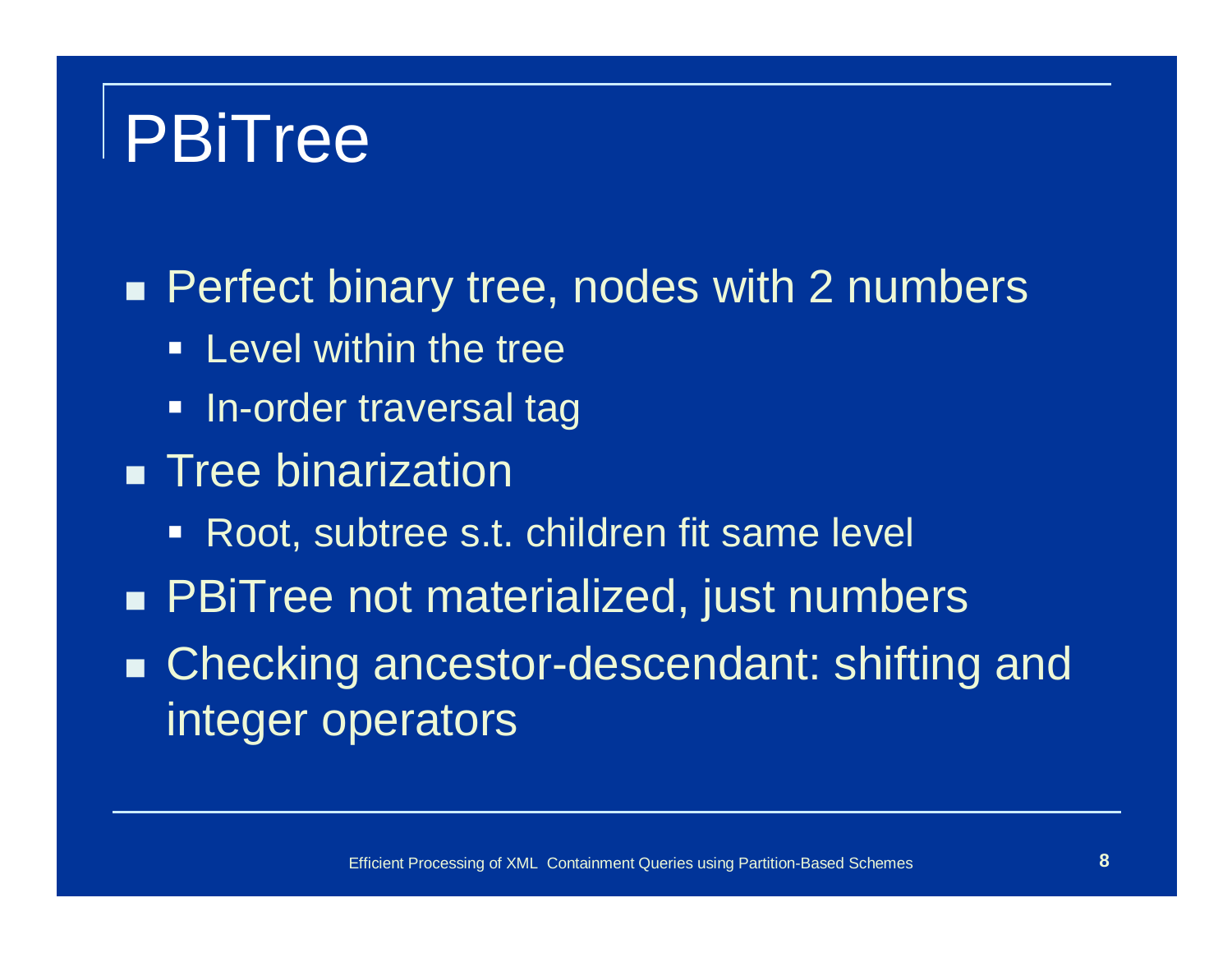

Efficient Processing of XML Containment Queries using Partition-Based Schemes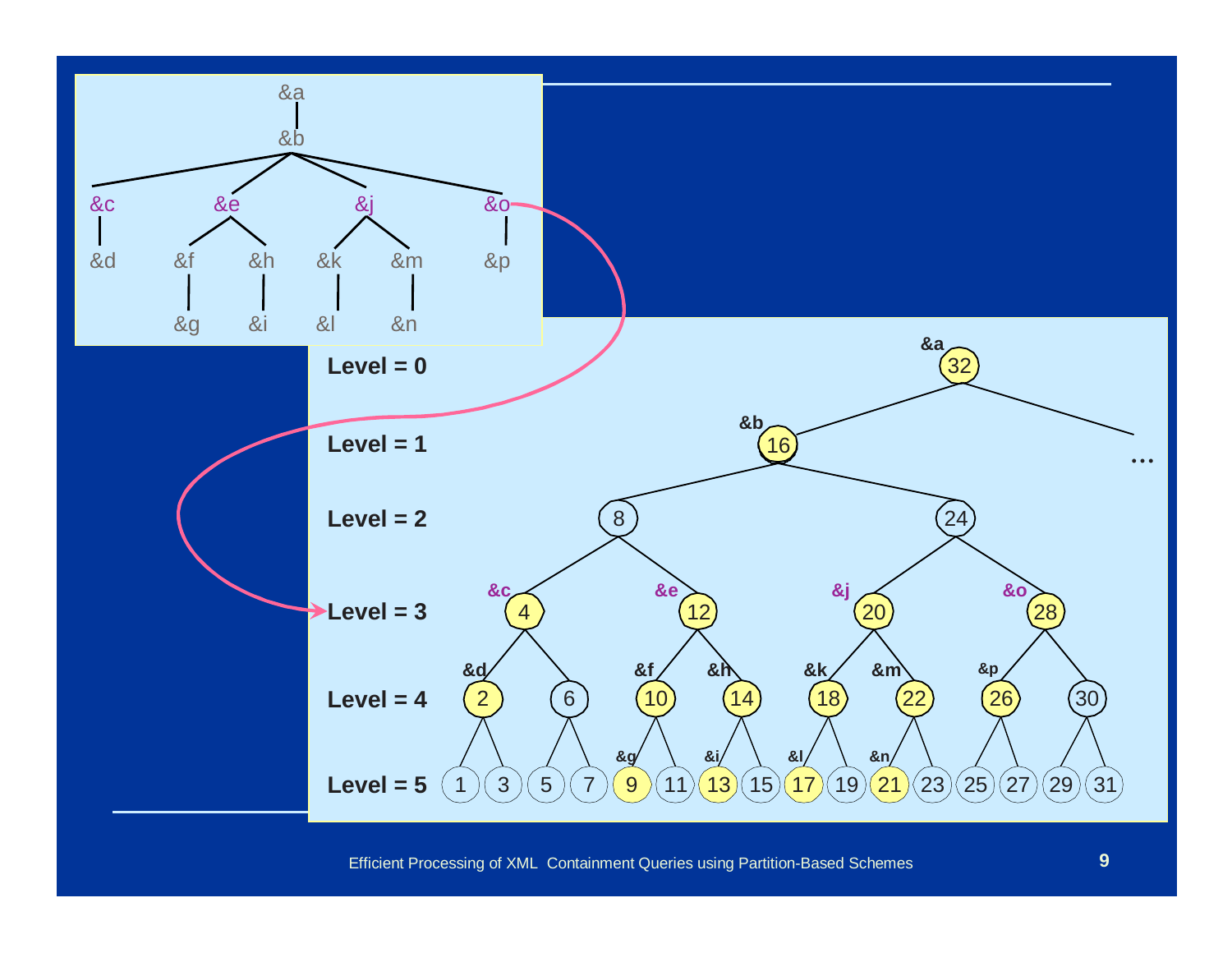## PBiTree: Partitioning algorithms

#### 1.**Horizontal**

- $\Box$ According to the level
- $\checkmark$  Specific (limited) scenarios, e.g. no recursion, equal #children
- $\bm{x}$ False positives, multiple scans, …



- 2.**Vertical** 
	- -According to residing path
	- $\boldsymbol{\mathsf{x}}$  No good use of size of available memory  $\bm{x}$ Replication cost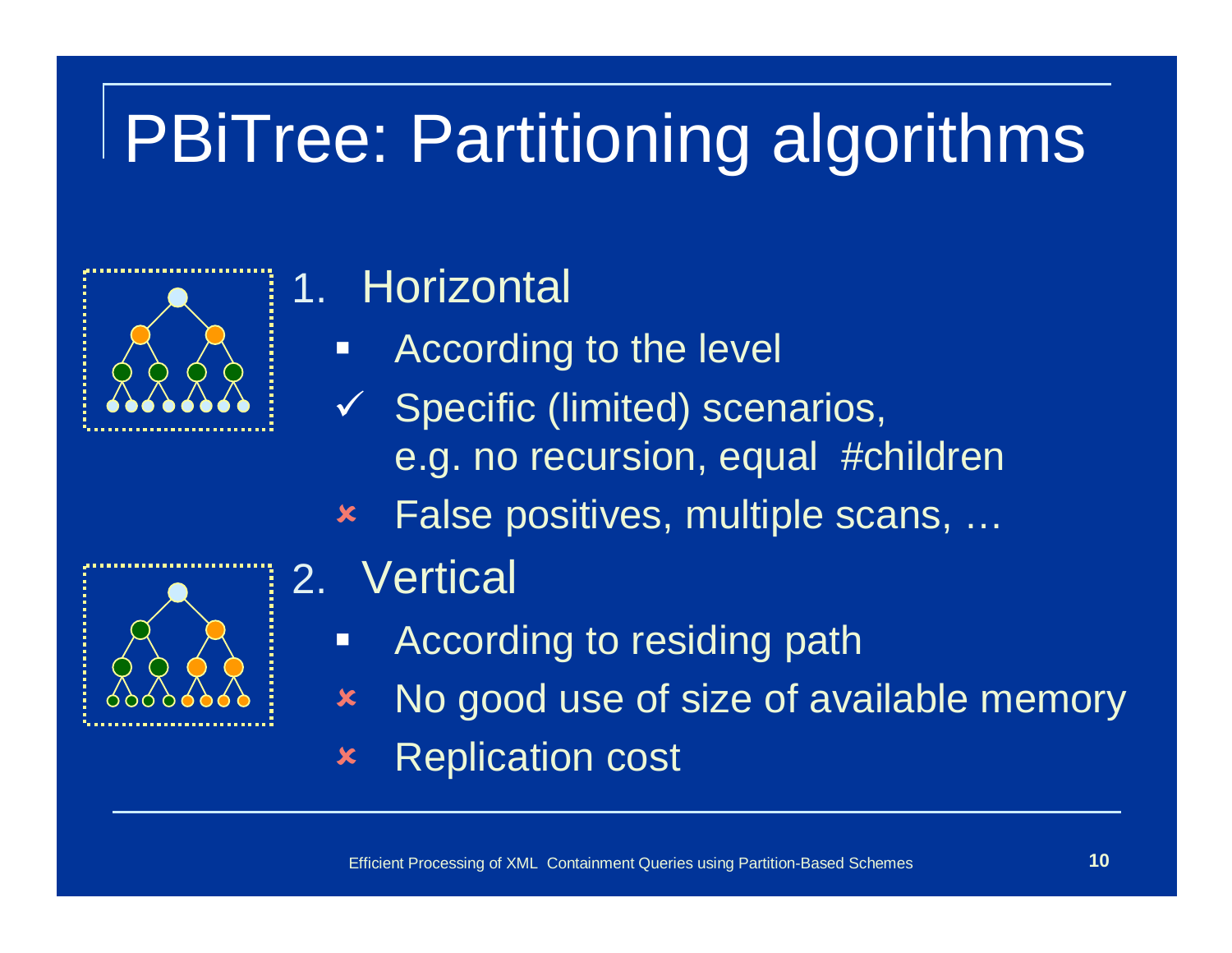#### П Original mapping (binarization):

- $\Box$ Height of PBiTree is known in advance
- $\Box$ Number of children known before visiting node
- $\Box$ Children placed to the first level can hold
- $\blacksquare$ Shortcoming: DOM interface: up to 5x document size larger

 $\bigstar$  **New scalable SAX-based mapping algorithm** 

- Compute number of children of each node (stack)1.
- 2.Find height of PBiTree
- 3. Identify level of each node and its code (stack for parent node)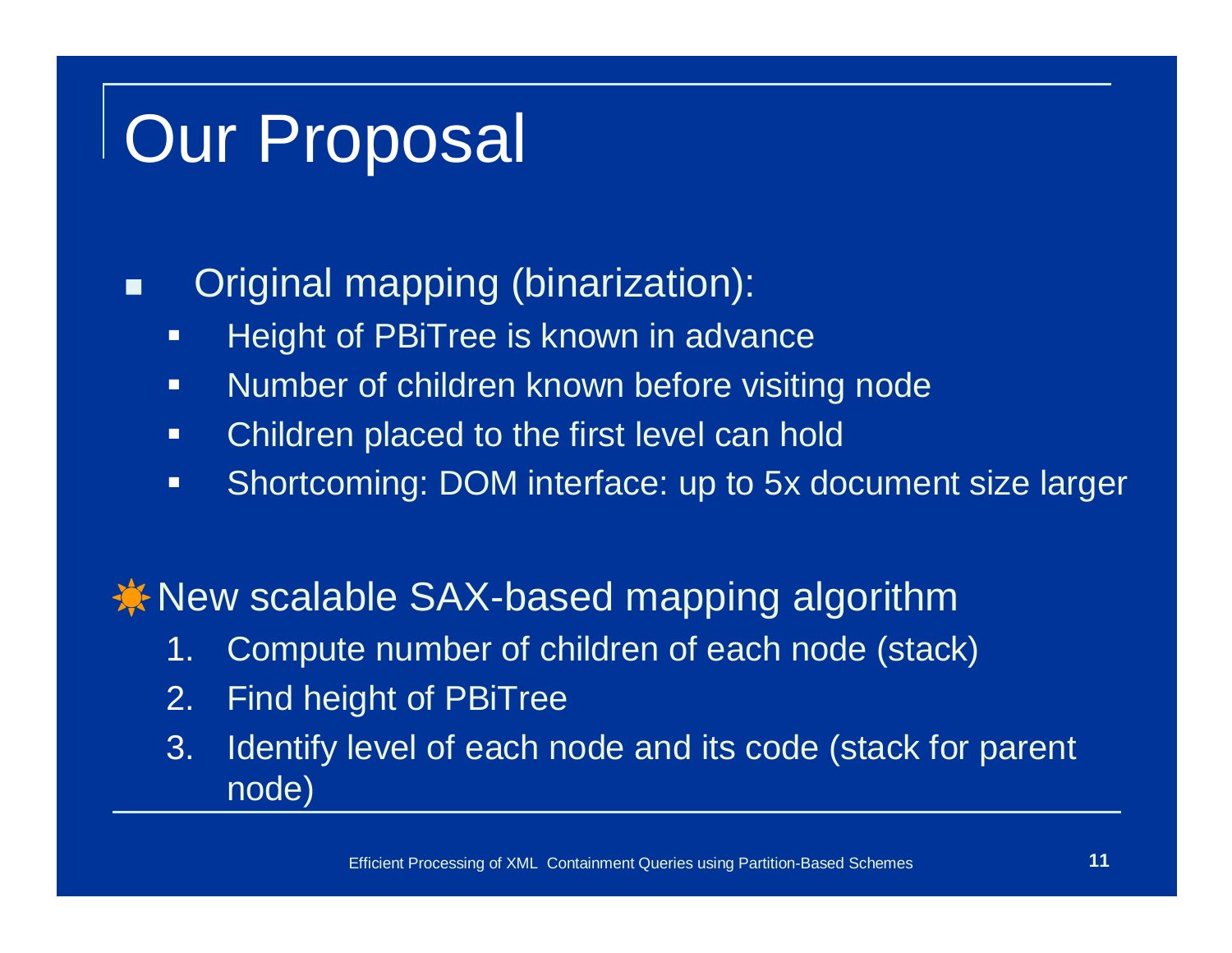#### $\blacksquare$  Original vertical partitioning: Shortcoming 1**-** Each partition fits in memory



Efficient Processing of XML Containment Queries using Partition-Based Schemes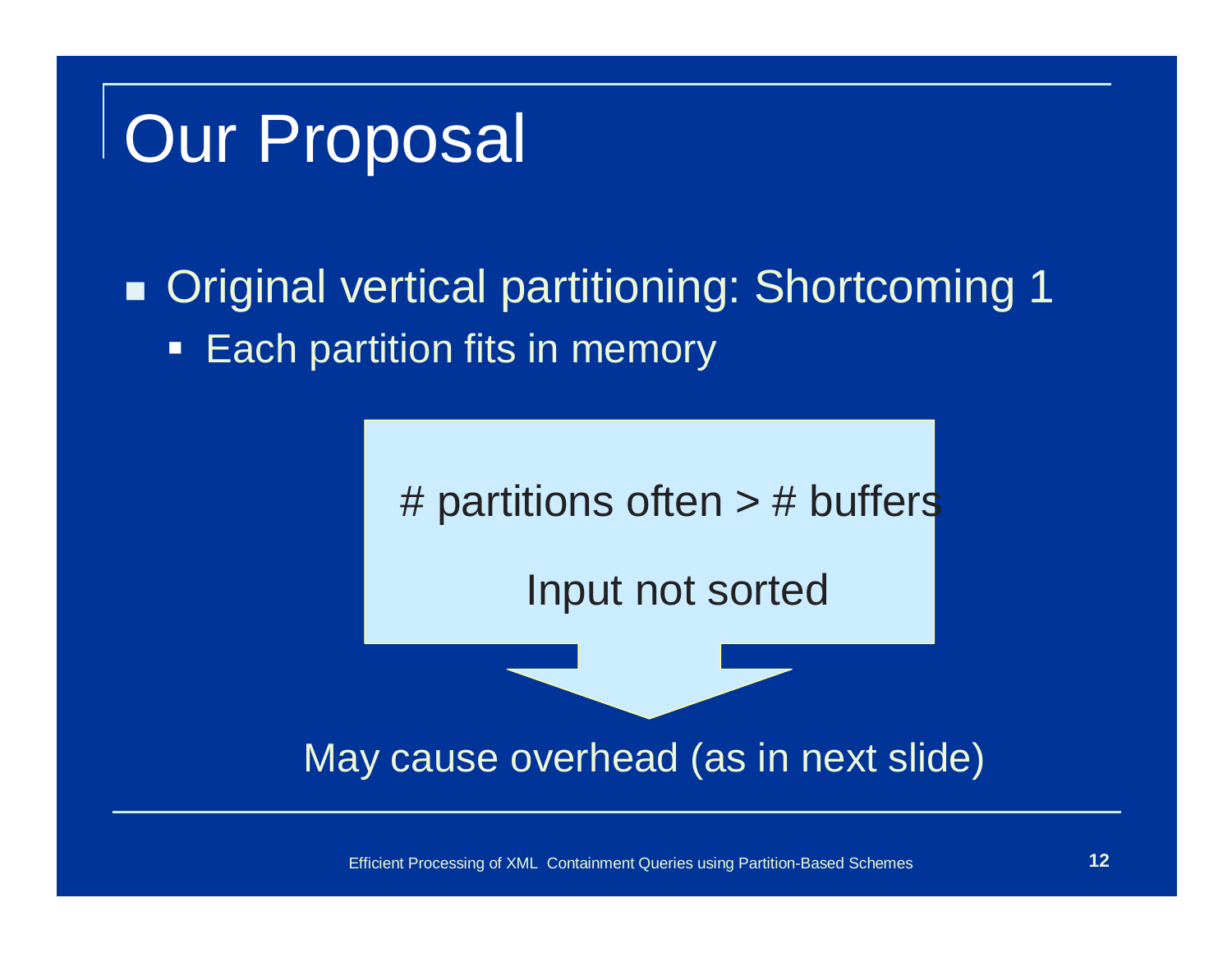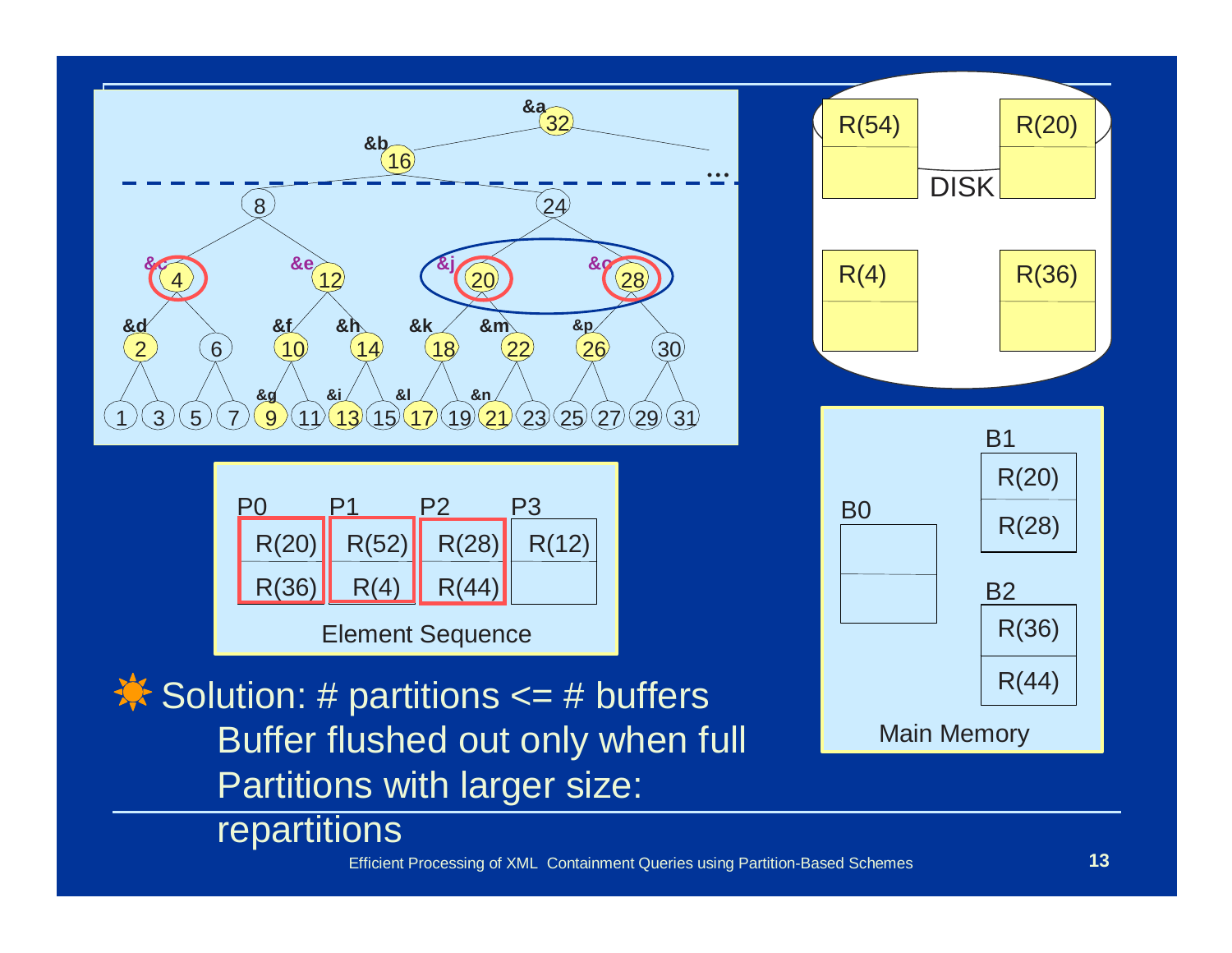#### ■ Shortcoming 2

- Replicated elements
	- п Elements above partition level are added to each partition they belong to (multiple times)
	- Size replication linear to the size of the elements that belong to more than one partition, creating space overhead
- **Descendants above partition level considered the** same way as below level
- $*$  **New Partition-Based Containment Join**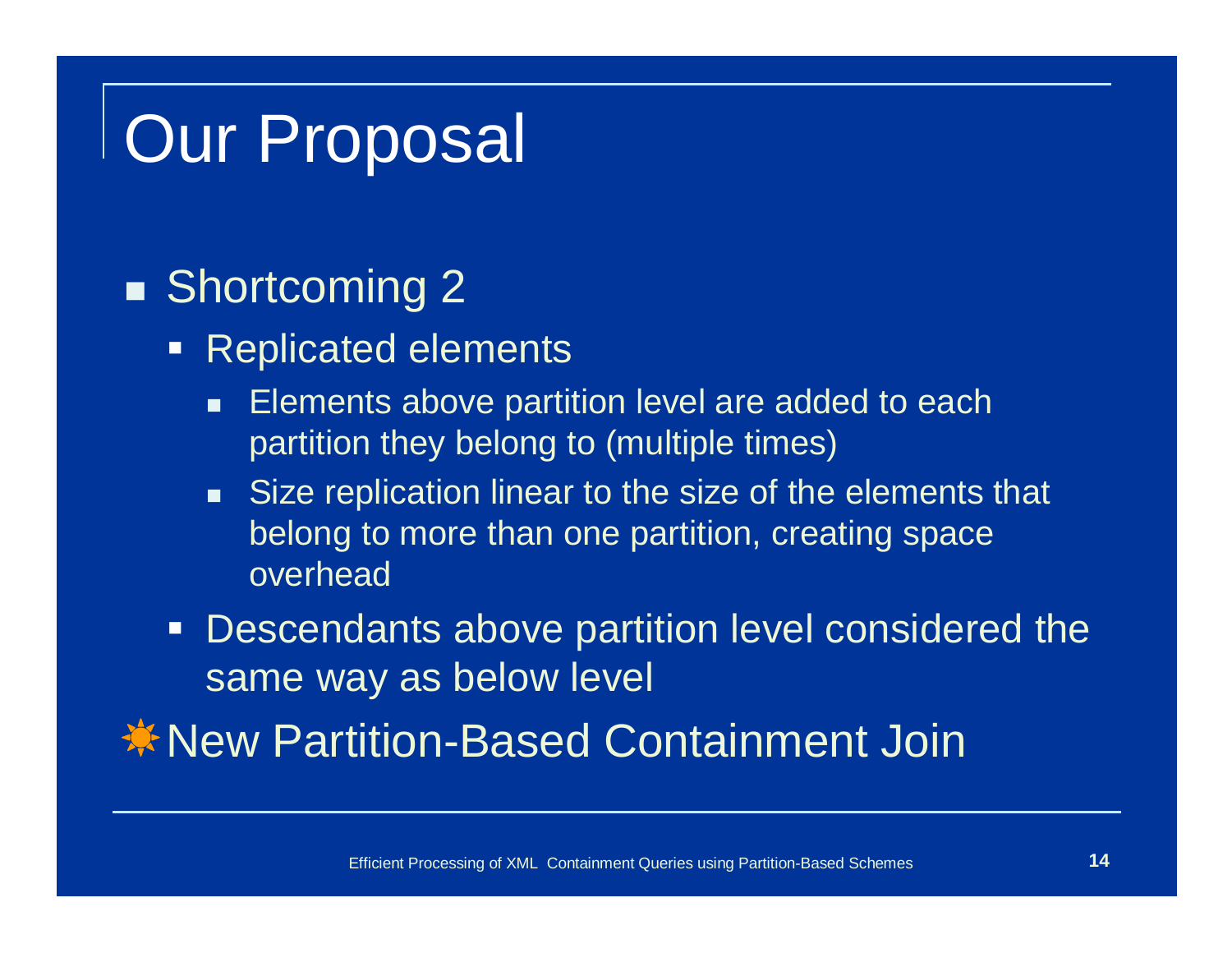**Input:**  $b$  is the number of buffer pages. A is the ancestor node set.  $D$  is the descendant node set.

**Function** Partitioned-Based-Join  $(b, A, D)$ 

1:  $k_0 = \left[\frac{min(||A||, ||D||)}{h}\right]$ 

2: Let  $l = \lceil \log_2 k_0 \rceil$ . Let  $k = 2^l$ .

3: if  $k > b - 1$  then  $k = b - 1$ . #partitions bounded by #buffers

4: Partition  $A$  and  $D$  into  $k$  partitions based on the nodes at  $\lceil \frac{\text{level}}{\text{depth}} \rceil \cdot \rceil$  and  $\lceil \frac{\text{Anceators saved}}{\text{area here}} \rceil$ 

5: for all partition  $A_i$  and its corresponding partition  $D_i$  $6: d<sub>o</sub>$ 

 $7:$ if  $||A_i|| > b \wedge ||D_i|| > b$  then

Partitioned-Based-Join $(b, A_i, D_i)$  //Recursive partition 8:

9: else

Memory-Containment-Heap-Based-Join $(b, A_i, D_i)$  $10:$ 

 $11:$ end if

 $10:$  end for

once here.Then ancestors are cached to be used in next partitions.

One partition is probed by using a heap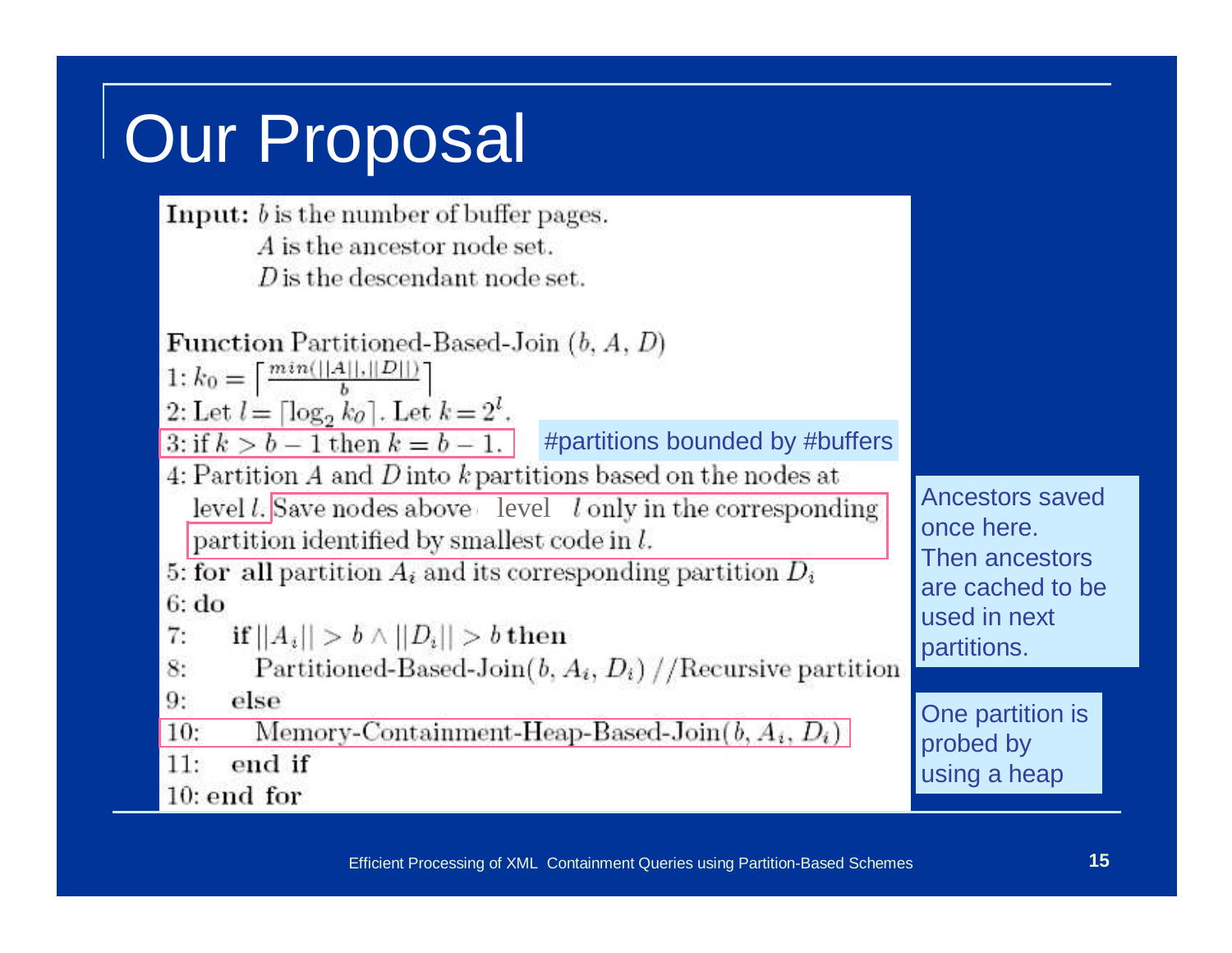#### ■ Shortcoming 3: Virtual nodes

- Whole levels not utilized
- $\Box$  Element instances spread over different levels
	- More horizontal partitions
	- False positives, overhead of post-processing
- $\bigstar$  **New numbering scheme** 
	- K-ary tree, where k = largest number of children
	- $\checkmark$  Similar functions to compare pairs
	- $\checkmark$  More ancestors in the same level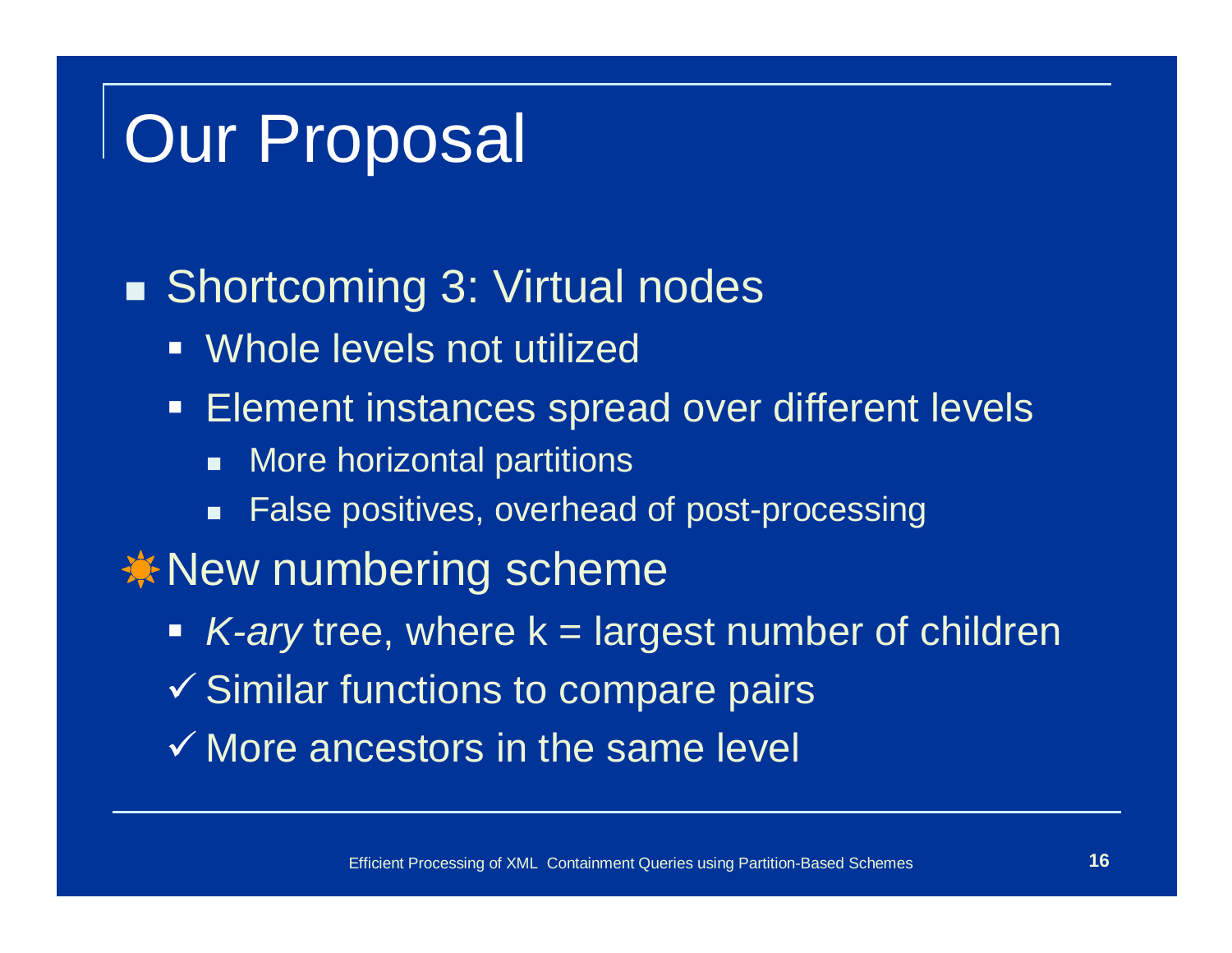

Efficient Processing of XML Containment Queries using Partition-Based Schemes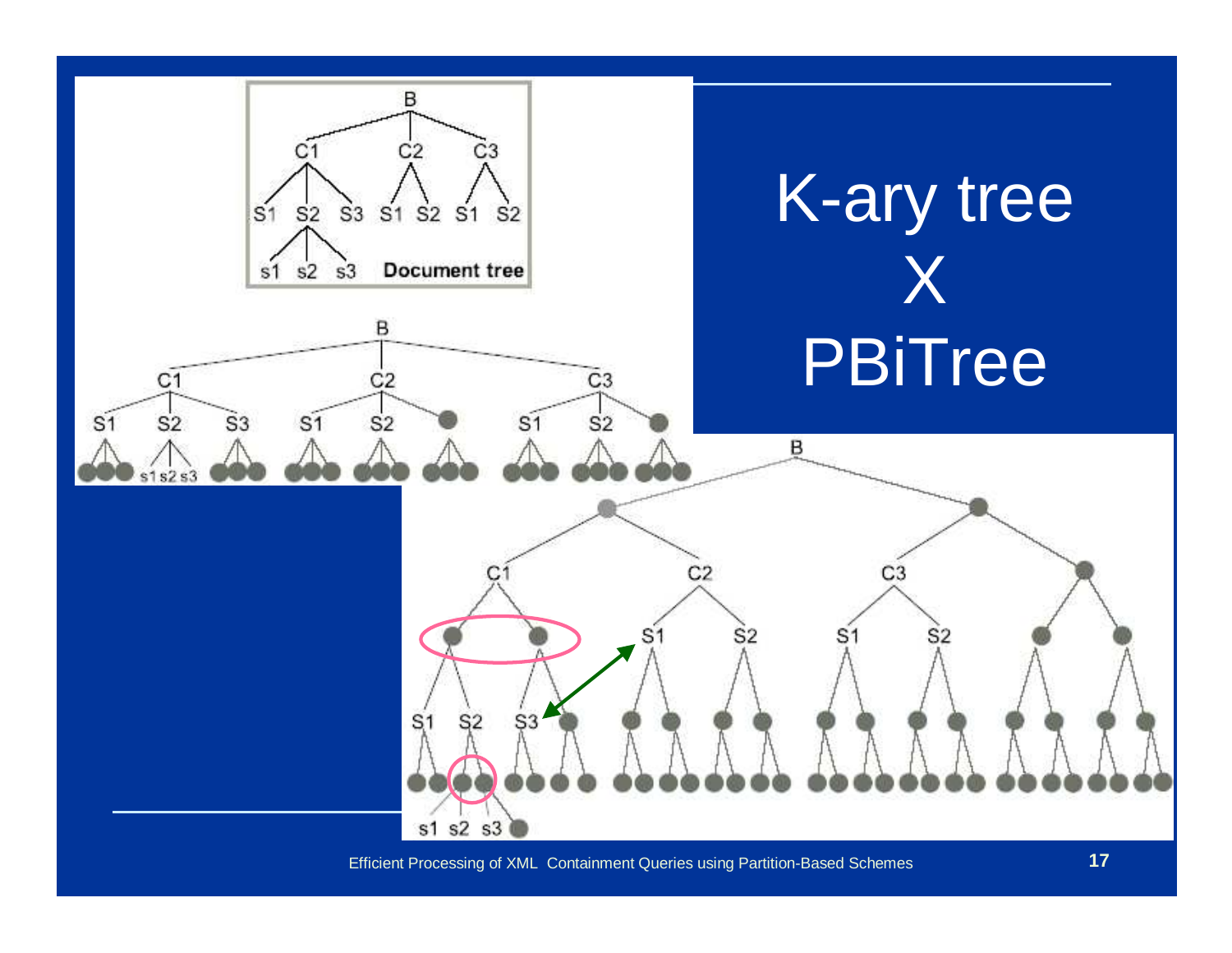#### Experimental Evaluation

#### ■ Setup

- Native storage manager implementing LRU
- 2.6GHz Pentium 4 with 512Mb memory
- $\Box$ Page size 8Kb, 100 buffers
- $\Box$ Repeat each algorithm 10 times, take average t
- ■ Synthetic and benchmark data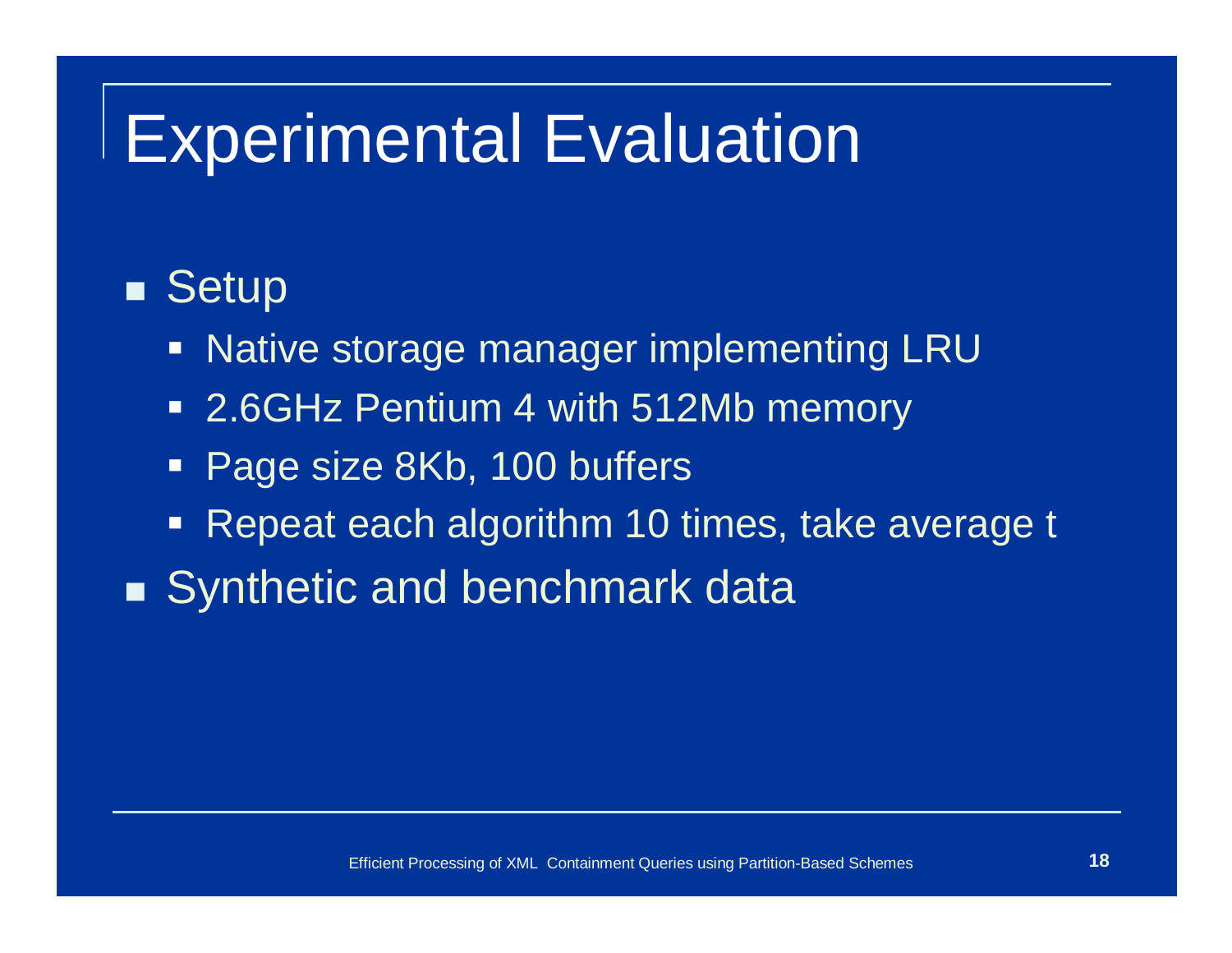#### Experimental Evaluation

- П VPJ: original vertical partition join
- XPJ: proposed Xml-data П partition join
- 9 100% selectivity, no recursive elements -XPJ adapts gracefully
- 10 More replicated elements over partitions
	- XPJ smaller partitions
	- $\mathcal{L}_{\mathcal{A}}$  No descendant without ancestor



Figure 10. Performance of the partition-based algorithms with varying degree of replication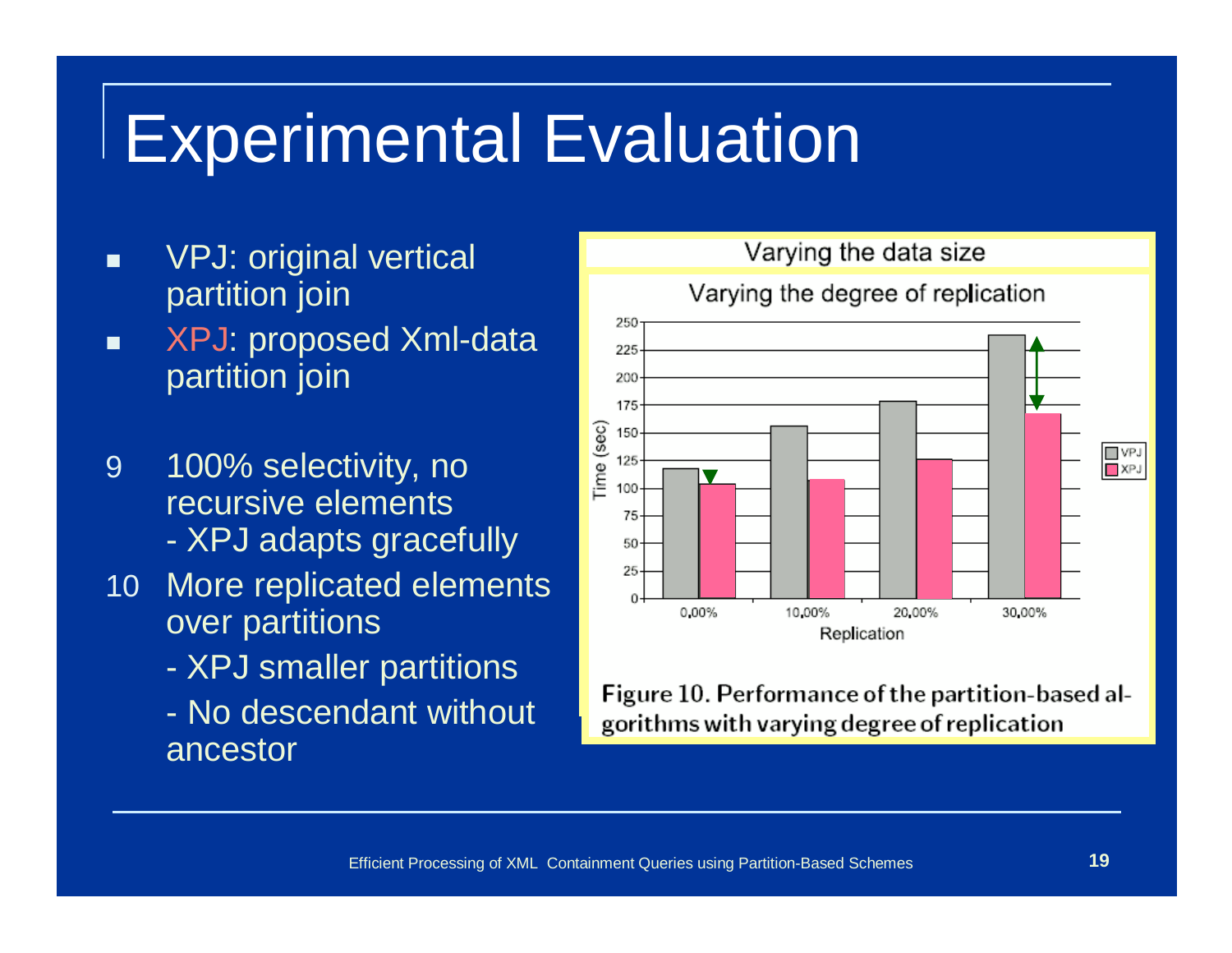#### Experimental Evaluation

- П Structural join algorithm  $+$  XB-tree
	- $\Box$  Discards both ancestor and descendant elements not in result
	- $\blacksquare$ Replication not issue
- 11. XBJ better sorted XPJ better unsorted12. 1 Gb XMark data

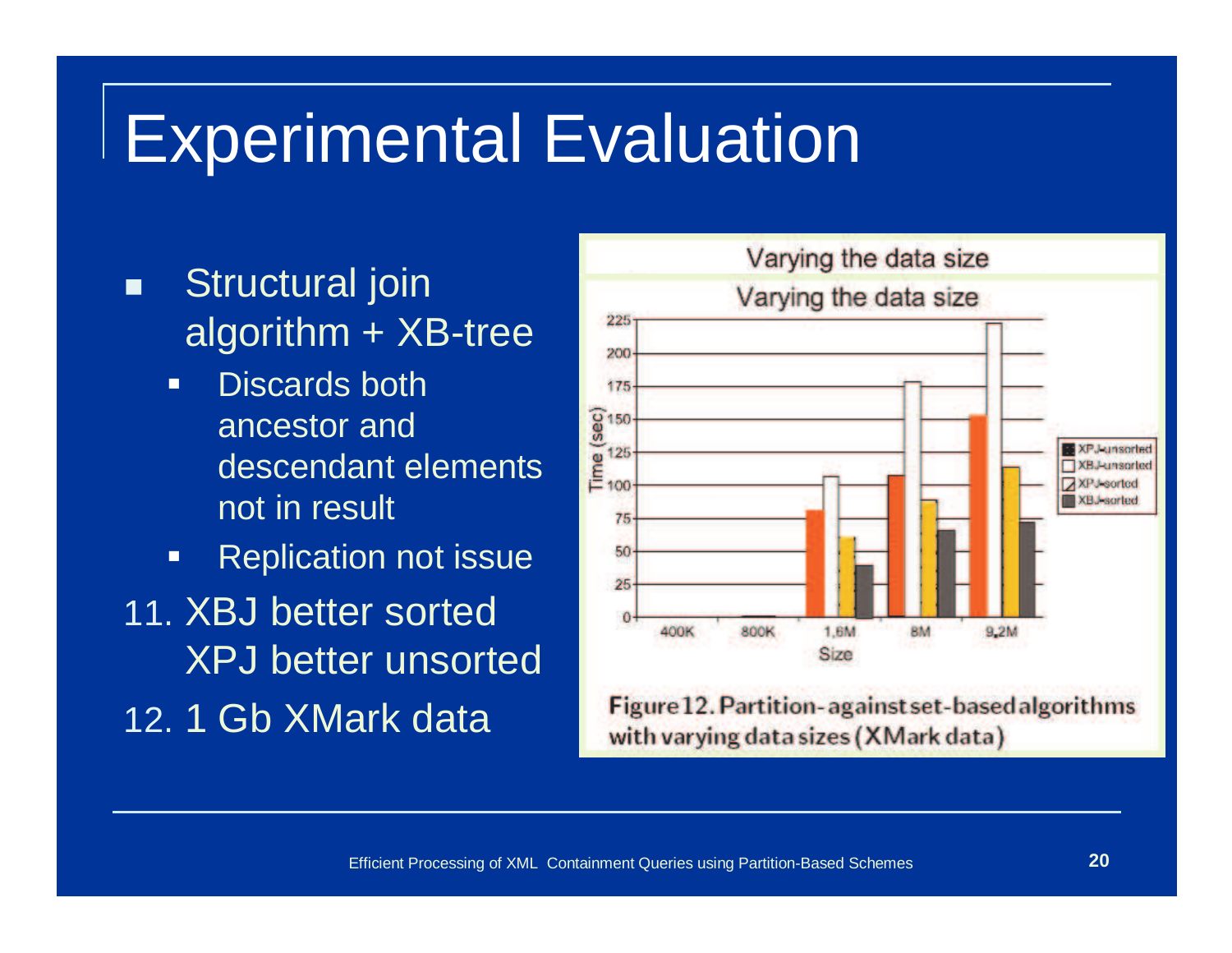### **Conclusions**

 $\blacksquare$  Improved partition based algorithm (XPJ)

- ■ Processing containment joins
- ■ Data not clustered, ordered, or indexed
- ■ Superior performance under these conditions
- **Intermediate results**